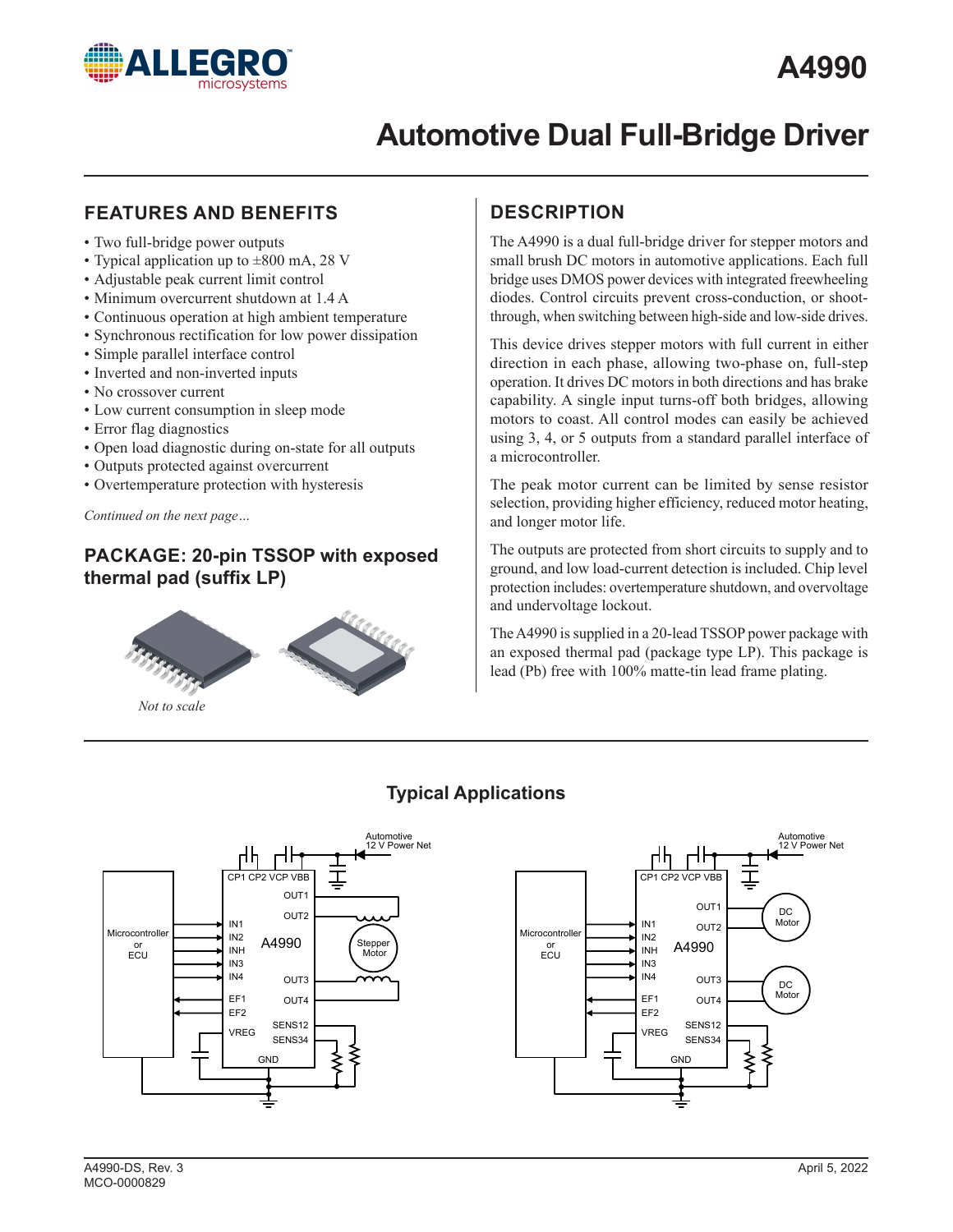### **FEATURES AND BENEFITS (continued)**

- Overvoltage and undervoltage lockout
- 3.3 V / 5 V compatible inputs with hysteresis
- Thermally enhanced package (exposed pad)
- Fully integrated in a compact TSSOP package for space sensitive applications

### **SELECTION GUIDE**

| <b>Part Number</b> | Packing                     | Package                                                                                |  |
|--------------------|-----------------------------|----------------------------------------------------------------------------------------|--|
| A4990KLPTR-T       | 4000 pieces per 13-in. reel | 4.4 mm $\times$ 6.5 mm, 1.2 mm nominal height<br>20-pin TSSOP with exposed thermal pad |  |



### **ABSOLUTE MAXIMUM RATINGS** with respect to ground

| <b>Characteristic</b>                | Symbol                | <b>Notes</b>                                                                                                                                     | Rating                 | Unit         |
|--------------------------------------|-----------------------|--------------------------------------------------------------------------------------------------------------------------------------------------|------------------------|--------------|
| Load Supply Voltage                  | $V_{BB}$              |                                                                                                                                                  | $-0.3$ to 50           | $\vee$       |
| CP1 Pin                              |                       |                                                                                                                                                  | $-0.3$ to $V_{BR}$     | $\vee$       |
| CP2, VCP Pin                         |                       |                                                                                                                                                  | $-0.3$ to $V_{BB}$ + 8 | $\vee$       |
| OUT1, OUT2, OUT3, OUT4 Pins          |                       |                                                                                                                                                  | $-0.3$ to $V_{BR}$     | $\vee$       |
| IN1, IN2, IN3, IN4 Pins              |                       |                                                                                                                                                  | $-0.3$ to 6            | $\vee$       |
| <b>VREG Pin</b>                      |                       |                                                                                                                                                  | $-0.3$ to 8.5          | $\vee$       |
| <b>INH Pin</b>                       |                       |                                                                                                                                                  | $-0.3$ to 6            | $\vee$       |
| EF1, EF2 Pins                        |                       |                                                                                                                                                  | $-0.3$ to 6            | $\vee$       |
| SENS12, SENS34 Pins                  |                       |                                                                                                                                                  | $-0.3$ to 1            | $\vee$       |
| <b>Operating Ambient Temperature</b> | $T_A$                 | L temperature range, limited by power<br>dissipation                                                                                             | $-40$ to 150           | $^{\circ}C$  |
|                                      |                       | Continuous                                                                                                                                       | 150                    | $^{\circ}C$  |
| Maximum Junction Temperature         | $T_{\parallel}$ (max) | Single overtemperature event not exceeding<br>10 s, cumulative lifetime duration not exceeding<br>10 hours, specified by design characterization | 175                    | °C           |
| Storage Temperature                  | $T_{\text{stg}}$      |                                                                                                                                                  | $-55$ to 150           | $^{\circ}$ C |

### **Thermal Characteristics:** May require derating at maximum conditions, see application information

| <b>Characteristic</b><br>Symbol<br><b>Test Conditions*</b> |                 | Value                                                                        | Unit |               |
|------------------------------------------------------------|-----------------|------------------------------------------------------------------------------|------|---------------|
| Package Thermal Resistance                                 |                 | Estimated, on Package LH, on 4-layer PCB based on JEDEC standard             | 31   | $\degree$ C/W |
| l (Junction to Ambient)                                    | $R_{\theta JA}$ | Estimated, on 2-layer PCB with 3.8 in. <sup>2</sup> of copper area each side | 38   | $\degree$ C/W |
| Package Thermal Resistance<br>Uunction to Case)            | $R_{\theta JC}$ | Estimated                                                                    |      | $\degree$ C/W |

\*Additional thermal information available on the Allegro website.

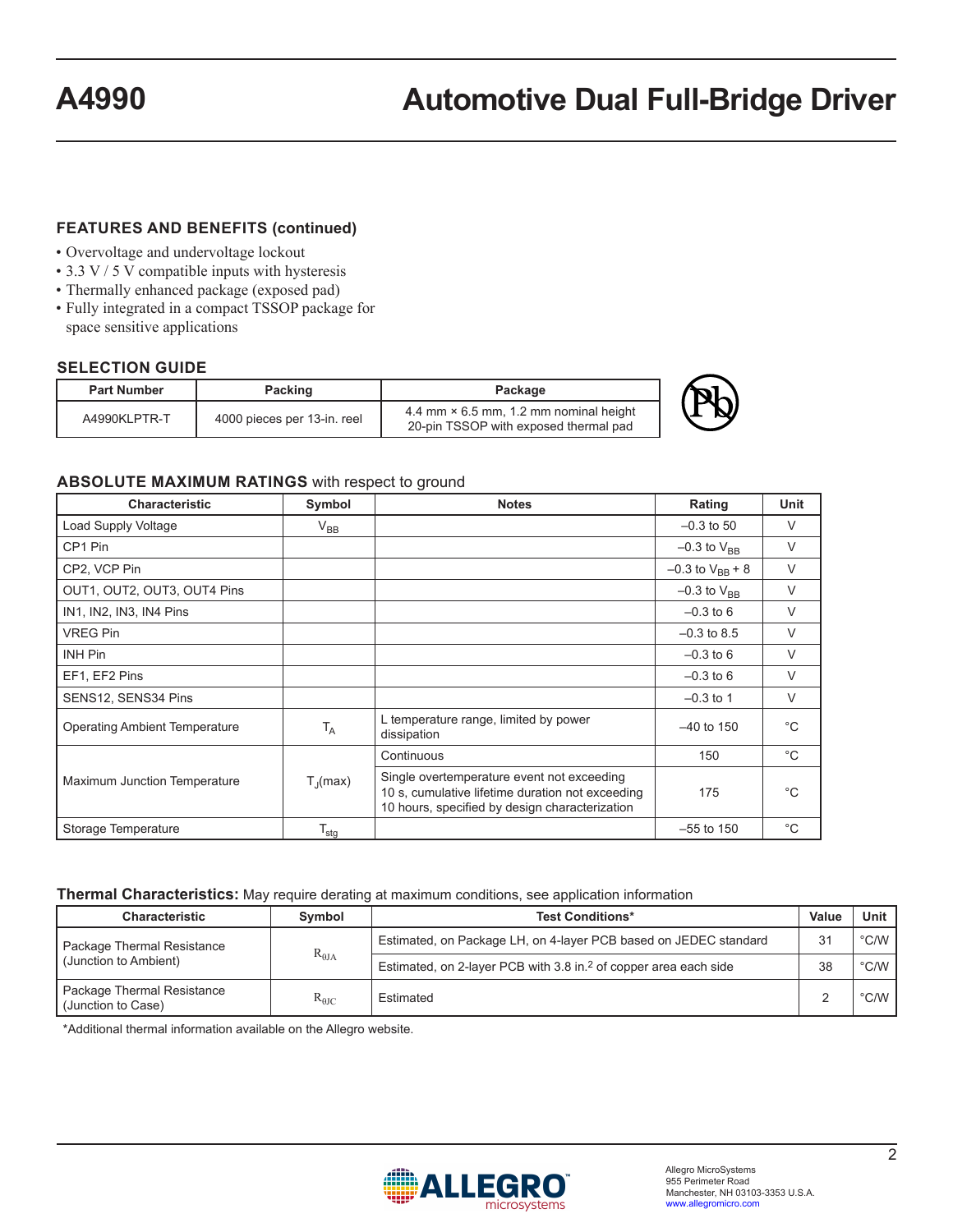### **Pinout Diagram**



### **Terminal List Table**

| <b>Number</b>      | Name           | <b>Function</b>                                      |
|--------------------|----------------|------------------------------------------------------|
| CP <sub>1</sub>    | 17             | Charge pump capacitor                                |
| CP <sub>2</sub>    | 18             | Charge pump capacitor                                |
| EF <sub>1</sub>    | 3              | Error flag 1                                         |
| EF <sub>2</sub>    | 6              | Error flag 2                                         |
| <b>GND</b>         | 9              | Ground                                               |
| IN <sub>1</sub>    | 4              | Bridge control input 1, phase A                      |
| IN <sub>2</sub>    | 5              | Bridge control input 2, phase A                      |
| IN <sub>3</sub>    | 15             | Bridge control input 3, phase B                      |
| IN4                | 14             | Bridge control input 4, phase B                      |
| <b>INH</b>         | $\overline{7}$ | Drive disable input, active low                      |
| OUT <sub>1</sub>   | $\mathcal{P}$  | Bridge output 1, phase A                             |
| OUT <sub>2</sub>   | 19             | Bridge output 2, phase A                             |
| OUT <sub>3</sub>   | 8              | Bridge output 3, phase B                             |
| OUT4               | 12             | Bridge output 4, phase B                             |
| <b>PAD</b>         |                | Exposed thermal pad for enhanced thermal dissipation |
| SENS <sub>12</sub> | $\mathbf{1}$   | Current sense node, phase A bridge                   |
| SENS34             | 10             | Current sense node, phase B bridge                   |
| <b>VBB</b>         | 11, 20         | Motor supply voltage                                 |
| <b>VCP</b>         | 16             | Pump storage capacitor                               |
| <b>VREG</b>        | 13             | Regulated voltage                                    |

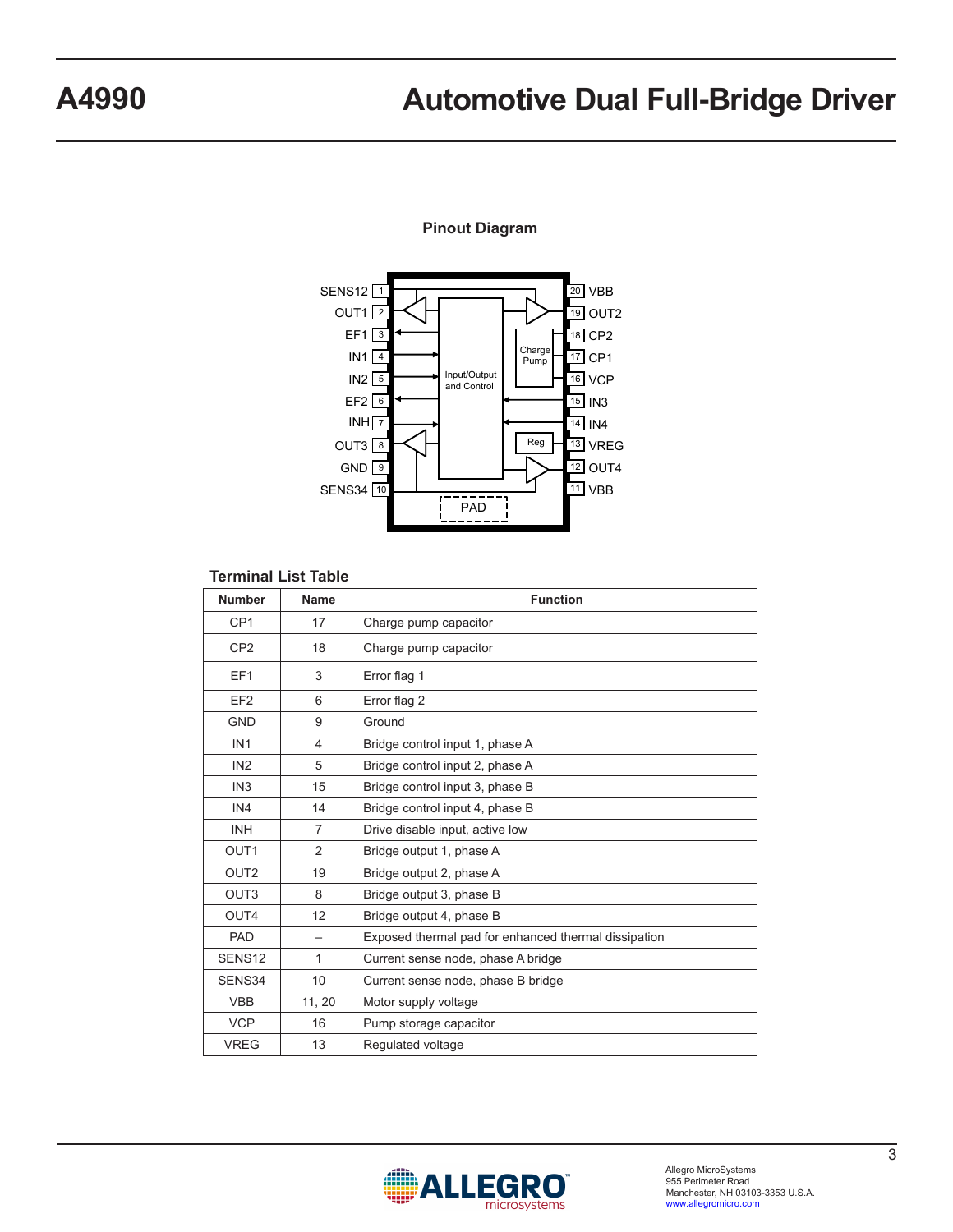

## **Functional Block Diagram**

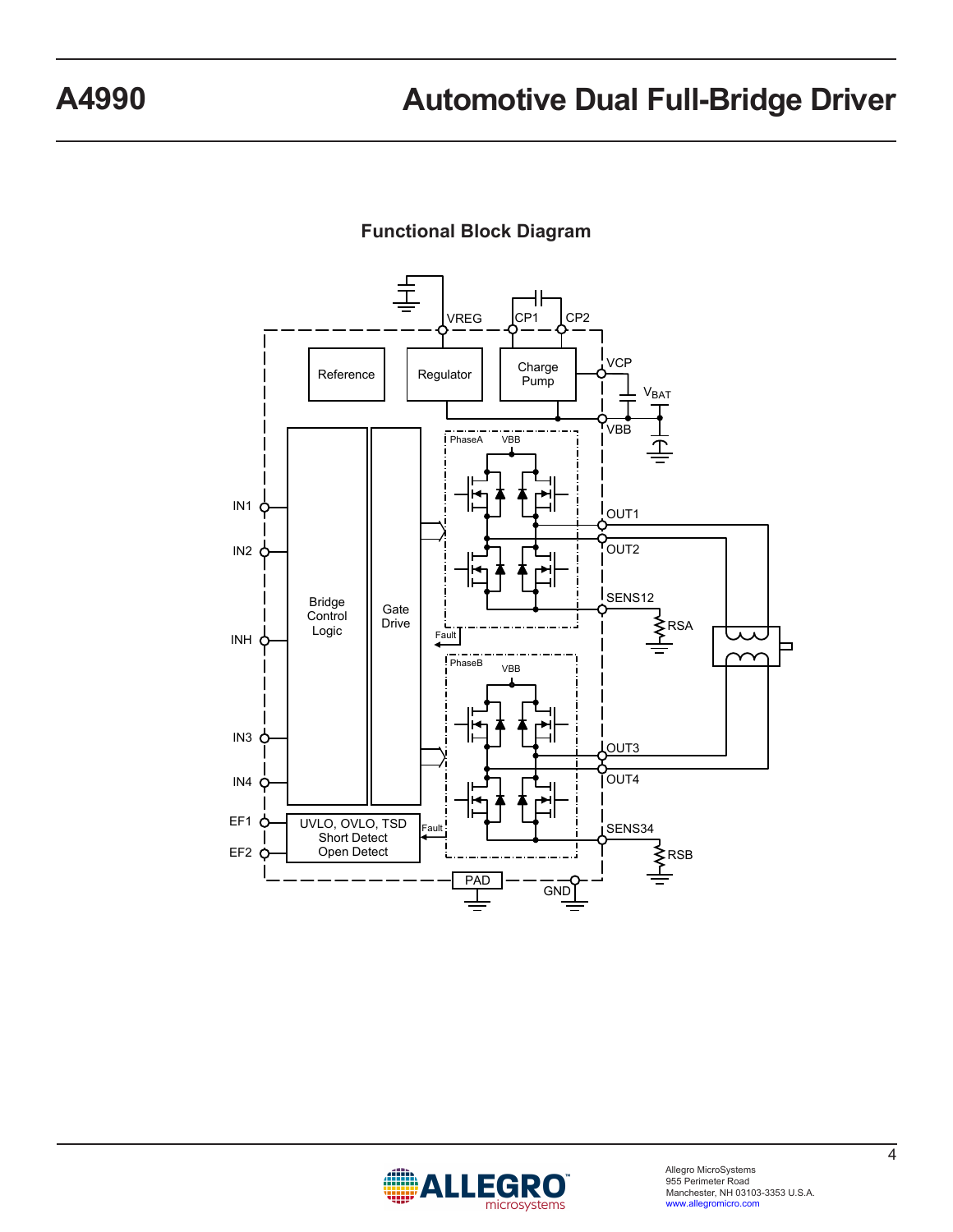### **ELECTRICAL CHARACTERISTICS:** Valid at  $T_J = -40^{\circ}$ C to 150 $^{\circ}$ C, V<sub>BB</sub> = 7 to 28 V; unless otherwise specified

| <b>Characteristic</b><br>Symbol                       |                             | <b>Test Conditions</b>                                       | Min.                     | Typ.                     | Max.                     | Unit      |
|-------------------------------------------------------|-----------------------------|--------------------------------------------------------------|--------------------------|--------------------------|--------------------------|-----------|
| <b>SUPPLIES</b>                                       |                             |                                                              |                          |                          |                          |           |
|                                                       | $V_{BB(func)}$              | Functional, no unsafe states                                 | $\Omega$                 | $\qquad \qquad -$        | 50                       | $\vee$    |
| Load Supply Voltage Range <sup>1</sup>                | $V_{BB(op)}$                | Outputs driving                                              | 6                        | $\qquad \qquad -$        | <b>V<sub>BBOV</sub></b>  | $\vee$    |
|                                                       |                             | $INH = high$ , $IN1 = IN3 = low$ , $IN2 = IN4 = high$        | $\overline{\phantom{0}}$ | $\overline{7}$           | 10                       | mA        |
| <b>Load Supply Quiescent Current</b>                  | $I_{\text{BBO}}$            | $INH < 0.5 V$ , sleep mode                                   | $\overline{\phantom{0}}$ | $\mathbf{1}$             | 5                        | μA        |
| Charge Pump Voltage                                   | $V_{CP}$                    | $V_{BB}$ > 7.5 V, INH = high                                 | $\overline{\phantom{0}}$ | $V_{BB} + 6.7$           |                          | $\vee$    |
| Internal Regulator Voltage                            | $V_{REG}$                   | INH = high, $V_{BB}$ > 7.5 V                                 | $\overline{\phantom{0}}$ | 7.2                      | $\overline{\phantom{m}}$ | $\vee$    |
| Internal Regulator Dropout Voltage                    | V <sub>REGDO</sub>          | INH = high, $V_{BB}$ > 5.6 V                                 | $\overline{\phantom{0}}$ | 100                      | 200                      | mV        |
| <b>MOTOR BRIDGE OUTPUT</b>                            |                             |                                                              |                          |                          |                          |           |
|                                                       |                             | $V_{BB}$ = 13.5 V, $I_{OUT}$ = -1 A, T <sub>J</sub> = 25°C   | $\overline{\phantom{0}}$ | 500                      | 600                      | $m\Omega$ |
| High-Side On-Resistance <sup>[2]</sup>                | $R_{DS(on)H}$               | $V_{BB}$ = 13.5 V, $I_{OUT}$ = -1 A, T <sub>J</sub> = 150 °C | $\overline{\phantom{0}}$ | 900                      | 1100                     | $m\Omega$ |
|                                                       |                             | $V_{BB} = 7 V$ , $I_{OUT} = -1 A$ , $T_J = 25$ °C            | $\overline{\phantom{0}}$ | 625                      | 750                      | $m\Omega$ |
| High-Side Body Diode Forward<br>Voltage               | $V_{\text{fH}}$             | $I_f = 1 A$                                                  | $\overline{\phantom{0}}$ | $\overline{\phantom{0}}$ | 1.4                      | V         |
|                                                       |                             | $V_{BB}$ = 13.5 V, $I_{OUT}$ = 1 A, T <sub>J</sub> = 25°C    |                          | 500                      | 600                      | $m\Omega$ |
| Low-Side On-Resistance                                | $R_{DS(on)L}$               | $V_{BB}$ = 13.5 V, $I_{OUT}$ = 1 A, T <sub>J</sub> = 150°C   |                          | 900                      | 1100                     | $m\Omega$ |
|                                                       |                             | $V_{BB}$ = 7 V, $I_{OUT}$ = 1 A, T <sub>J</sub> = 25°C       |                          | 625                      | 750                      | $m\Omega$ |
| Low-Side Body Diode Forward<br>Voltage <sup>[2]</sup> | $V_{\rm fl}$                | $I_f = -1 A$                                                 | $\overline{\phantom{0}}$ | $\overline{\phantom{0}}$ | 1.4                      | $\vee$    |
| Dead Time<br>t <sub>DEAD</sub>                        |                             |                                                              | $\overline{\phantom{0}}$ | 500                      | $\qquad \qquad -$        | ns        |
|                                                       |                             | INH = high, $V_{OUT} = V_{BB}$                               | $-120$                   | $-65$                    | $\overline{\phantom{0}}$ | μA        |
|                                                       |                             | INH = high, $V_{OUT}$ = 0 V                                  | $-200$                   | $-120$                   | $\qquad \qquad -$        | μA        |
| Output Leakage Current <sup>[2]</sup>                 | $I_{\text{OUT(Ikg)}}$       | $INH = low, VOUT = VBB$                                      | $\overline{\phantom{0}}$ | 1.0                      | 20                       | μA        |
|                                                       |                             | INH = low, $V_{OUT}$ = 0 V                                   | $-20$                    | 1.0                      |                          | μA        |
| <b>CURRENT LIMIT</b>                                  |                             |                                                              |                          |                          |                          |           |
| Internal Oscillator Frequency                         | $f_{\rm OSC}$               |                                                              | 3.2                      | $\overline{4}$           | 4.8                      | MHz       |
| <b>Blank Time</b>                                     | t <sub>BLANK</sub>          |                                                              | 2800                     | 3500                     | 4200                     | ns        |
| <b>PWM Frequency</b>                                  | f <sub>PWM</sub>            |                                                              | 17.3                     | 21.7                     | 26                       | kHz       |
| Internal Reference Voltage                            | $\mathsf{V}_{\mathsf{REF}}$ |                                                              | 1.1                      | 1.2                      | 1.3                      | $\vee$    |
| Maximum Sense Voltage                                 | $V_{SMAX}$                  |                                                              | $\equiv$                 | 125                      | $\overline{\phantom{0}}$ | mV        |
| Current Trip Point Error <sup>[3]</sup>               | $Err_{ITrip}$               |                                                              | $\overline{\phantom{0}}$ | $\equiv$                 | ±10                      | $\%$      |
| <b>LOGIC INPUT AND OUTPUT</b>                         |                             |                                                              |                          |                          |                          |           |
| Logic Input Low Voltage                               | $V_{IL}$                    |                                                              | $\equiv$                 | $\overline{\phantom{0}}$ | 0.8                      | $\vee$    |
| Logic Input Low Voltage for Sleep<br>Mode (INH pin)   | $\mathsf{V}_{\mathsf{ILS}}$ |                                                              | $\overline{\phantom{m}}$ |                          | 0.5                      | V         |
| Logic Input High Voltage                              | $V_{\text{IH}}$             |                                                              | 2.0                      |                          |                          | $\vee$    |
| $V_{\text{lhys}}$<br>Logic Input Hysteresis           |                             |                                                              | 100                      | 300                      | $\overline{\phantom{0}}$ | mV        |

*Continued on the next page…*

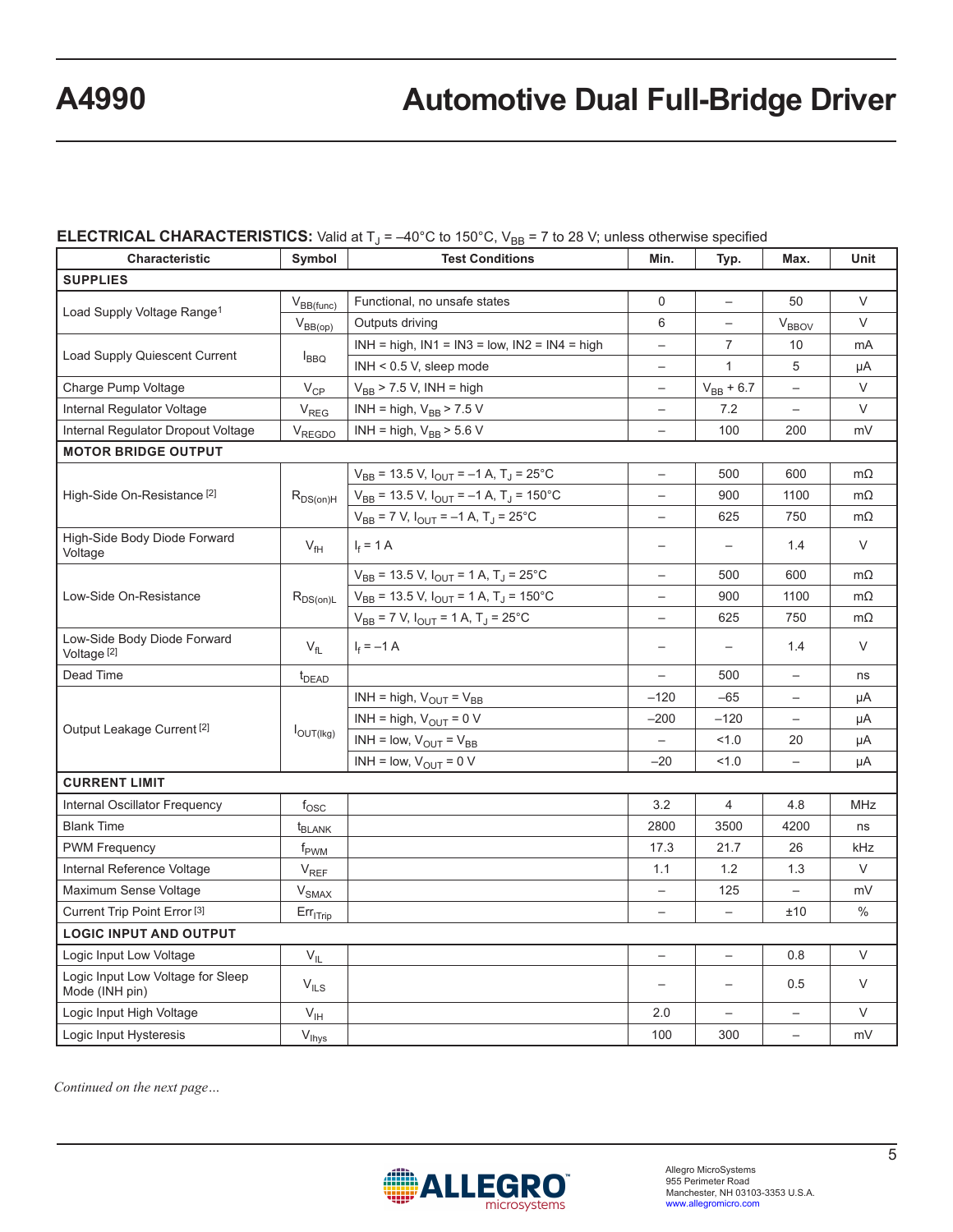### **ELECTRICAL CHARACTERISTICS** Valid at  $T_1 = -40^{\circ}$ C to 150 $^{\circ}$ C, V<sub>BB</sub> = 7 to 28 V; unless otherwise specified

| <b>Characteristic</b>                                      | Symbol                                    | <b>Test Conditions</b>                       | Min.                     | Typ.                     | Max.                     | Unit           |  |
|------------------------------------------------------------|-------------------------------------------|----------------------------------------------|--------------------------|--------------------------|--------------------------|----------------|--|
|                                                            | <b>LOGIC INPUT AND OUTPUT (continued)</b> |                                              |                          |                          |                          |                |  |
| Logic Input Pull-Down Current<br>(IN1, IN3, INH pins)      | $I_{PD}$                                  | $IN1 = IN3 = INH = 2 V$                      | 10                       | 25                       | 50                       | μA             |  |
| Logic Input Pull-Up Current (IN2, IN4<br>pins) [2]         | $I_{PU}$                                  | $IN2 = IN4 = 0.8 V$                          | $-10$                    | $-25$                    | $-50$                    | μA             |  |
| Logic Output Low Voltage (EF1, EF2<br>pins)                | $V_{OL}$                                  | $EF1 = EF2 = 2 mA$                           |                          | 0.2                      | 0.4                      | $\vee$         |  |
| Logic Output Leakage [2]                                   | $I_{O(lkg)}$                              | $0 V < V_0 < V_{DD}$                         | $-1$                     | $\overline{\phantom{0}}$ | $\mathbf{1}$             | μA             |  |
| Logic Input Pulse Filter Time (IN1,<br>IN2, IN3, IN4 pins) | $t_{\text{PIN}}$                          |                                              |                          | 80                       |                          | ns             |  |
| Sleep Mode Delay                                           | t <sub>SLEEP</sub>                        | From INH going low until sleep mode          | $\overline{\phantom{0}}$ | 300                      | $\qquad \qquad -$        | μs             |  |
| Wake-up from Reset                                         | $t_{EN}$                                  |                                              |                          |                          | $\overline{2}$           | ms             |  |
| <b>DIAGNOSTICS AND PROTECTION</b>                          |                                           |                                              |                          |                          |                          |                |  |
| VBB Overvoltage Turn-Off Voltage                           | $V_{\text{BBOV}}$                         | V <sub>BB</sub> rising                       | 32                       | 34                       | 36                       | $\vee$         |  |
| <b>VBB Overvoltage Hysteresis</b>                          | $V_{\text{BBOVhys}}$                      |                                              | 2                        |                          | 4                        | $\vee$         |  |
| <b>VBB Undervoltage Threshold</b>                          | <b>V<sub>BBUV</sub></b>                   | $V_{BB}$ falling                             | 5.2                      | 5.5                      | 5.8                      | $\vee$         |  |
| VBB Undervoltage Hysteresis                                | $V_{BBhys}$                               |                                              | 500                      | 760                      |                          | mV             |  |
| <b>VREG Undervoltage Threshold</b>                         | V <sub>REGUV</sub>                        | $V_{REG}$ falling                            | 4.6                      | 4.8                      | 4.95                     | $\vee$         |  |
| <b>VREG Undervoltage Hysteresis</b>                        | VREGhys                                   |                                              | 250                      | 370                      |                          | mV             |  |
| High-Side Overcurrent Threshold                            | $I_{OCH}$                                 | Sampled after t <sub>SCT</sub>               | 1.4                      | 2.05                     | 2.65                     | $\overline{A}$ |  |
| <b>High-Side Current Limit</b>                             | <b>I</b> LIMH                             | Active during t <sub>SCT</sub>               | 3                        | 5.5                      | 8                        | A              |  |
| Low-Side Overcurrent Sense Voltage                         | $V_{\text{OCL}}$                          | Sampled after t <sub>SCT</sub>               | 210                      | 250                      | 290                      | mV             |  |
| Overcurrent Fault Delay                                    | $t_{\text{SCT}}$                          |                                              | 1500                     | 2000                     | 2700                     | ns             |  |
| Open Load Current                                          | $I_{OLP}$                                 |                                              | 6                        | 12                       | 20                       | mA             |  |
| Open Load Fault Delay                                      | $t_{\text{dOLP}}$                         |                                              | 717                      | 896                      | 1075                     | μs             |  |
| Overtemperature Shutdown                                   | $T_{\text{JF}}$                           | Temperature increasing                       | 155                      | 170                      |                          | $^{\circ}$ C   |  |
| Overtemperature Hysteresis                                 | $T_{Jhys}$                                | Recovery = $T_{\text{JF}} - T_{\text{Jhvs}}$ | $\overline{\phantom{m}}$ | 15                       | $\overline{\phantom{0}}$ | $^{\circ}C$    |  |

<sup>[1] V</sup>BB(func) function is correct but parameters may not meet specification when 7 V > V<sub>BB</sub> or V<sub>BB</sub> > 28 V. Outputs not operational above V<sub>BBOV</sub> or below V<sub>REGUVL</sub>. below V<sub>REGUVL</sub>.<br><sup>[2]</sup> For input and output current specifications, negative current is defined as coming out of (sourcing) the specified device pin.

 $^{[3]}$  Current Trip Point Error is the difference between the actual current trip point and the target current trip point, referred to maximum full scale (100%) current:  $Err_{Tip} = 100 \times (I_{TripActual} - I_{TripTarget}) / I_{FullScale}$  (%).

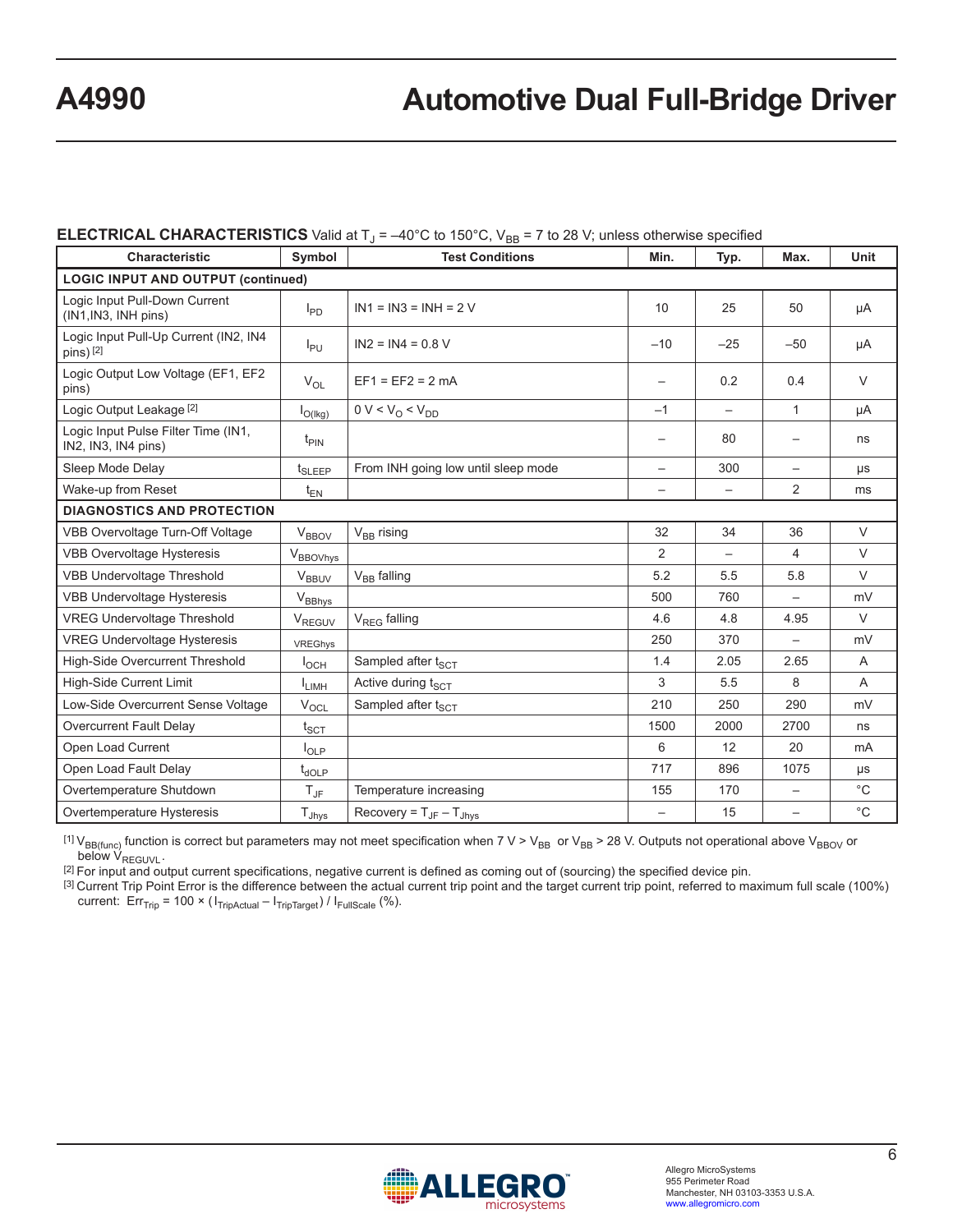### **Table 1. Functional Truth Table**

| Input/Output |                 |                 |                  |                  | <b>Functional State</b> |                                |                              |  |
|--------------|-----------------|-----------------|------------------|------------------|-------------------------|--------------------------------|------------------------------|--|
|              |                 |                 |                  |                  | Phase A                 |                                |                              |  |
| <b>INH</b>   | IN <sub>1</sub> | IN <sub>2</sub> | OUT <sub>1</sub> | OUT <sub>2</sub> | Mode                    | <b>Stepper Motor Operation</b> | <b>DC Motor Operation</b>    |  |
|              | X               | X               | Ζ                | Z                | Sleep                   | Low current consumption        | Low current consumption      |  |
| н            | Ζ               | Ζ               | L                | L                | Brake: low side         | No phase current               | Low-side brake               |  |
| н            |                 |                 | L                | H                | Current driven negative | Negative phase current         | Motor turns counterclockwise |  |
| н            |                 | н               | L                | L                | Low-side recirculation  | No current                     | Low-side brake               |  |
| н            | H               | L               | H                | H                | High-side recirculation | No current                     | High-side brake              |  |
| н            | H               | H               | H                | L                | Current driven positive | Positive phase current         | Motor turns clockwise        |  |
|              |                 |                 |                  |                  | <b>Phase B</b>          |                                |                              |  |
| <b>INH</b>   | IN <sub>3</sub> | IN4             | OUT <sub>3</sub> | OUT4             | Mode                    | <b>Stepper Motor Operation</b> | <b>DC Motor Operation</b>    |  |
|              | X               | X               | Z                | Z                | Sleep                   | Low current consumption        | Low current consumption      |  |
| н            | 7               | $\overline{z}$  | L                | L                | Brake: low side         | No phase current               | Low-side brake               |  |
| н            |                 | L               | L                | H                | Current driven negative | Negative phase current         | Motor turns counterclockwise |  |
| н            |                 | H               |                  | L                | Low-side recirculation  | No current                     | Low-side brake               |  |
| н            | н               | L               | H                | H                | High-side recirculation | No current                     | High-side brake              |  |
| н            | H               | H               | H                | L                | Current driven positive | Positive phase current         | Motor turns clockwise        |  |

 $X =$  don't care,  $Z =$  high-impedance

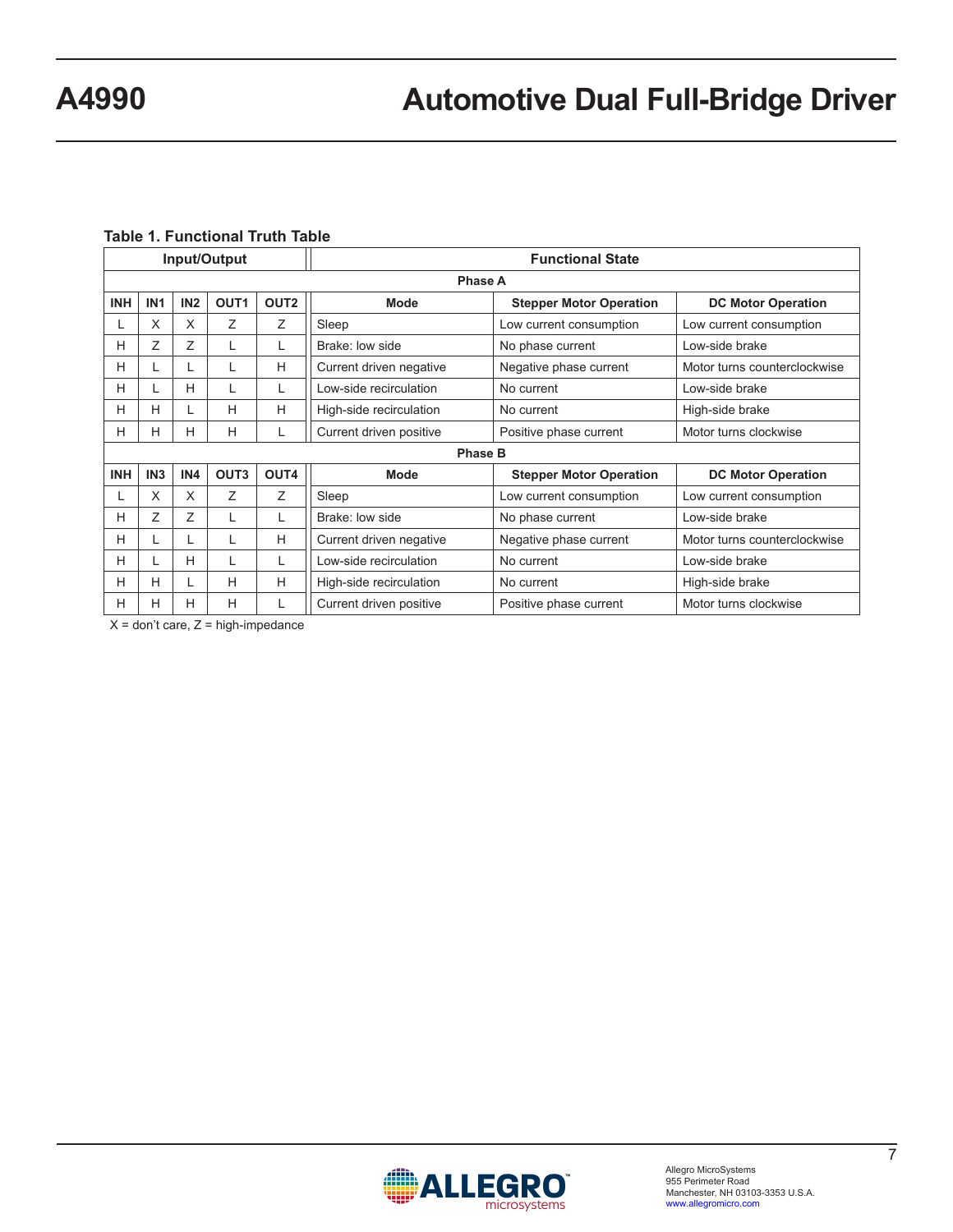

Figure 1. Stepper Motor Input and Output Sequence Timing Diagram



Figure 2. Brush DC Motor Input and Output Sequence Timing Diagram (phase B names shown in parentheses)

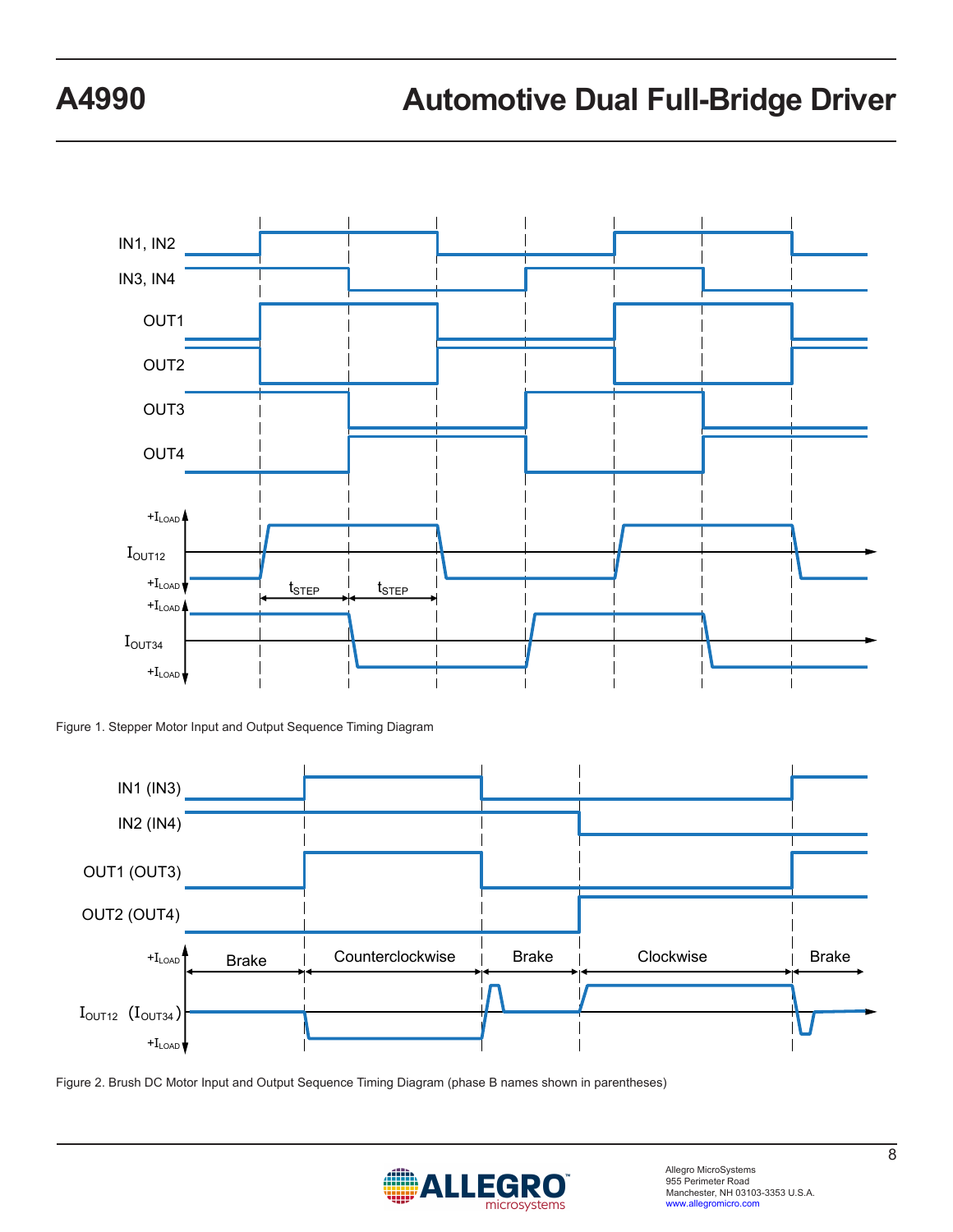## **FUNCTIONAL DESCRIPTION**

The A4990 is an automotive dual full bridge driver suitable for high temperature applications such as headlamp bending and leveling, throttle control, and fuel recirculation control. It is also suitable for other low-current stepper applications, such as air conditioning and venting.

The device provides two full-bridge drivers for stepper motors and small brush DC motors. Each full-bridge uses DMOS power devices with integrated freewheeling diodes and the control circuit prevents cross-conduction, or shoot-through, when switching between high-side and low-side drives.

The A4990 drives stepper motors with full current, in either direction in each phase, allowing two-phase on, full-step operation. It drives DC motors in both directions and has brake capability. A single input turns-off all bridges, allowing all motors to coast. All control modes can easily be achieved using 3, 4 or 5 outputs from a standard parallel interface of a microcontroller.

The current in each phase of the stepper motor is regulated by a fixed frequency, peak detect PWM current regulator. The motor peak current can be limited by the values selected for external sense resistors, providing higher efficiency, reduced motor heating, and longer motor life.

The outputs are protected from short circuits to supply and to ground, and low load-current detection is included. Chip level protection includes: overtemperature shutdown, and overvoltage and undervoltage lockout. Faults are indicated by two error flags.

### **Pin Functions**

*VBB.* Main motor supply and chip supply for internal logic, regulators, and charge pump. Both VBB pins must be connected to the main supply and each decoupled to ground with a ceramic capacitor. A low ESR electrolytic capacitor must be connected between the main supply and ground to provide motor switching currents.

*CP1 and CP2.* Pump capacitor connection for charge pump. Connect a 100 nF / 50 V ceramic capacitor between CP1 and CP2.

*VCP.* Above-supply voltage for high-side drive. A 100 nF / 16 V ceramic capacitor should be connected between VCP and VBB to provide the pump storage reservoir.

*VREG.* Regulated supply for bridge gate drives. A 470 nF / 10 V ceramic capacitor should be connected between VREG and ground.

**GND.** Chip ground. Connect to supply ground.

*OUT1 and OUT2.* Motor connection for phase A. Positive motor phase current direction is defined as flowing from OUT1 to OUT2.

*OUT3 and OUT4.* Motor connection for phase B. Positive motor phase current direction is defined as flowing from OUT3 to OUT4.

**SENS12.** Phase A current sense. Connect sense resistor between SENS12 and GND.

**SENS34.** Phase B current sense. Connect sense resistor between SENS34 and GND.

*IN1.* Control input for OUT1 with internal pull-down.

*IN2.* Inverted control input for OUT2 with internal pull-up.

*IN3.* Control input for OUT3 with internal pull-down.

*IN4.* Inverted control input for OUT4 with internal pull-up.

*INH.* Inhibit control input. Controls activity of bridge outputs. When held low, deactivates the outputs, that is, turns-off all output bridge FETs and the A4990 enters sleep mode.

*EF1.* Error flag output 1. Combines with EF2 to indicate active fault status. Open drain output requiring an external pull-up resistor to the logic supply voltage.

*EF2.* Error flag output 2. Combines with EF1 to indicate active fault status. Open drain output requiring an external pull-up resistor to the logic supply voltage.

### **Operation**

The two full-bridges in the A4990 are each controlled by two logic inputs, one input for each half bridge (IN1 for OUT1, and so forth), according to the logic shown in table 1. The two bridges are controlled independently except for the INH input which turns-off all outputs and puts the A4990 into low current sleep mode.

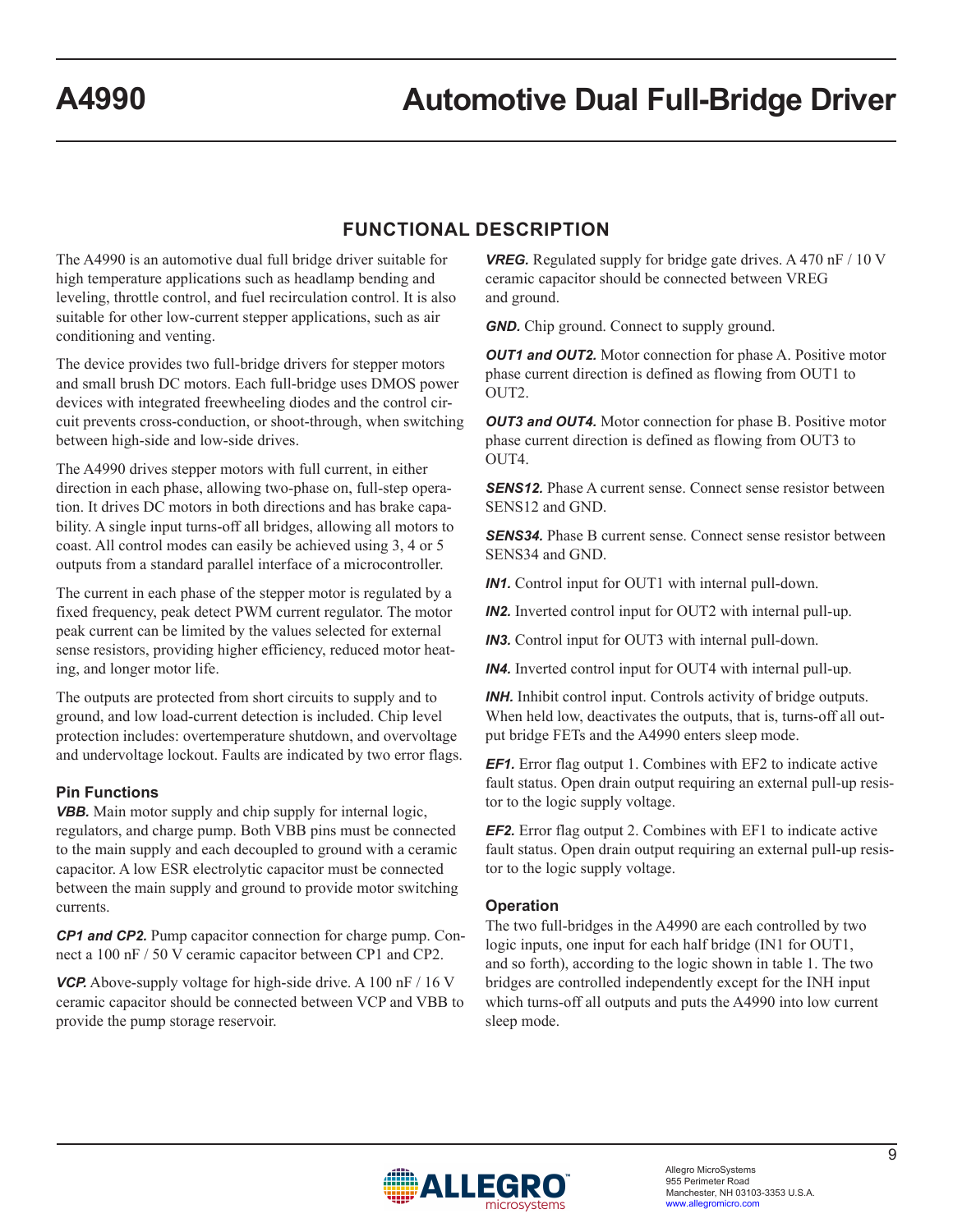The two bridges in the A4990 can be used to drive a single, two-phase bipolar stepper motor or two bidirectional brush DC motors:

- *Stepper Motor* A two-phase stepper motor is made to rotate by sequencing the relative currents in each phase using the four inputs as shown in figure 1. In its simplest form, each phase in turn is fully energized by applying a forward or reverse voltage to each winding in sequence.
- *Brush DC Motor* A brush DC motor can be driven by each full-bridge, in both directions as shown in figure 2. In addition to controlling rotation direction, the two control inputs for each bridge can be used to provide PWM speed control and motor braking.

The operating modes for each motor type are listed in table 1.

*Current Limiting.* The A4990 includes a PWM current control function that can be used to limit the phase current with changes in the operating temperature and voltage. This prevents overheating in the motor at high supply voltage or low temperatures. The PWM current control function in the A4990 can be used to limit the current in each phase independently. The current limit function is only active when other factors, such as motor phase R/L, motor speed, or supply voltage do not limit the phase current.

For each of the two phases, the currents are measured in the full-bridge using a sense resistor, RSx, with voltage feedback to the respective SENSx pin. The target current level,  $I_{PHASEX}$ , is defined as:

$$
I_{\text{PHASEx}} = V_{\text{REF}} / (16 \times R_{\text{Sx}})
$$

where

 $V<sub>REF</sub>$  is the internal reference voltage, and

 $R_{Sx}$  is the phase sense resistor value.

**Table 2: Phase Output Current versus Sense Resistor Value**  $V_{\text{per}} = 1.2 V$ 

| * KEF                                       | $\sim$               |                            |                      |
|---------------------------------------------|----------------------|----------------------------|----------------------|
| $R_{\scriptstyle\textrm{S}}$<br>$(m\Omega)$ | <b>PHASE</b><br>(mA) | $R_{\rm S}$<br>$(m\Omega)$ | <b>PHASE</b><br>(mA) |
| 75                                          | 1000                 | 150                        | 500                  |
| 82.5                                        | 909                  | 187                        | 401                  |
| 93.1                                        | 806                  | 249                        | 301                  |
| 107                                         | 701                  | 374                        | 201                  |
| 124                                         | 605                  | 750                        | 100                  |

Table 2 provides some typical currents using E96 series resistor values.

The current comparison is ignored at the start of the PWM on-time for a duration referred to as the *blank time*. The blank time is necessary to prevent any capacitive switching currents from causing a peak current detection.

*Cross-Conduction.* Each leg (high-side, low-side pair) of a bridge is protected from cross-conduction, or shoot-through, by a fixed dead time,  $t_{\text{DEAD}}$ . This is the time between switching-off one FET and switching-on the complementary FET. Cross-conduction is prevented by lock-out logic in each driver pair.

### **Diagnostics**

The A4990 integrates a number of diagnostic features to protect the driver and load as far as possible from fault conditions and extreme operating environments. Some of these features automatically disable the current drive to protect the outputs and the load. Others only provide an indication of the likely fault status, by setting the error flags, EF1 and EF2. The full fault table is shown in table 3.

**Overcurrent.** An overcurrent fault condition is usually caused when an output is shorted to the supply or to ground, or the motor phase terminals are shorted together. An overcurrent condition must exist for longer than the Overcurrent Fault Delay,  $t_{SCT}$ , before EF2 is set to low and the outputs are disabled. After the outputs have been disabled they remain latched in this state until the power is switched-off or the INH input is taken low.

The timer for the short detection delay,  $t_{SCT}$ , is started when an overcurrent first occurs. If the overcurrent is still present at the end of the short detection delay time, then a short fault will be generated and latched. If the overcurrent goes away before the short detection delay time is complete, then the timer is reset and a fault is generated.

### **Table 3: Fault Table**

| FF1 | FF2 | <b>Fault Condition</b>            | Latched | Outputs  | Priority |
|-----|-----|-----------------------------------|---------|----------|----------|
| н   | н   | No fault                          |         | Active   |          |
| н   | н   | Undervoltage                      | No.     | Disabled |          |
| н   |     | Overcurrent                       | Yes     | Disabled | 3        |
|     | н   | Open Load                         | No.     | Active   | 2        |
|     |     | Overvoltage or<br>Overtemperature | No      | Disabled |          |

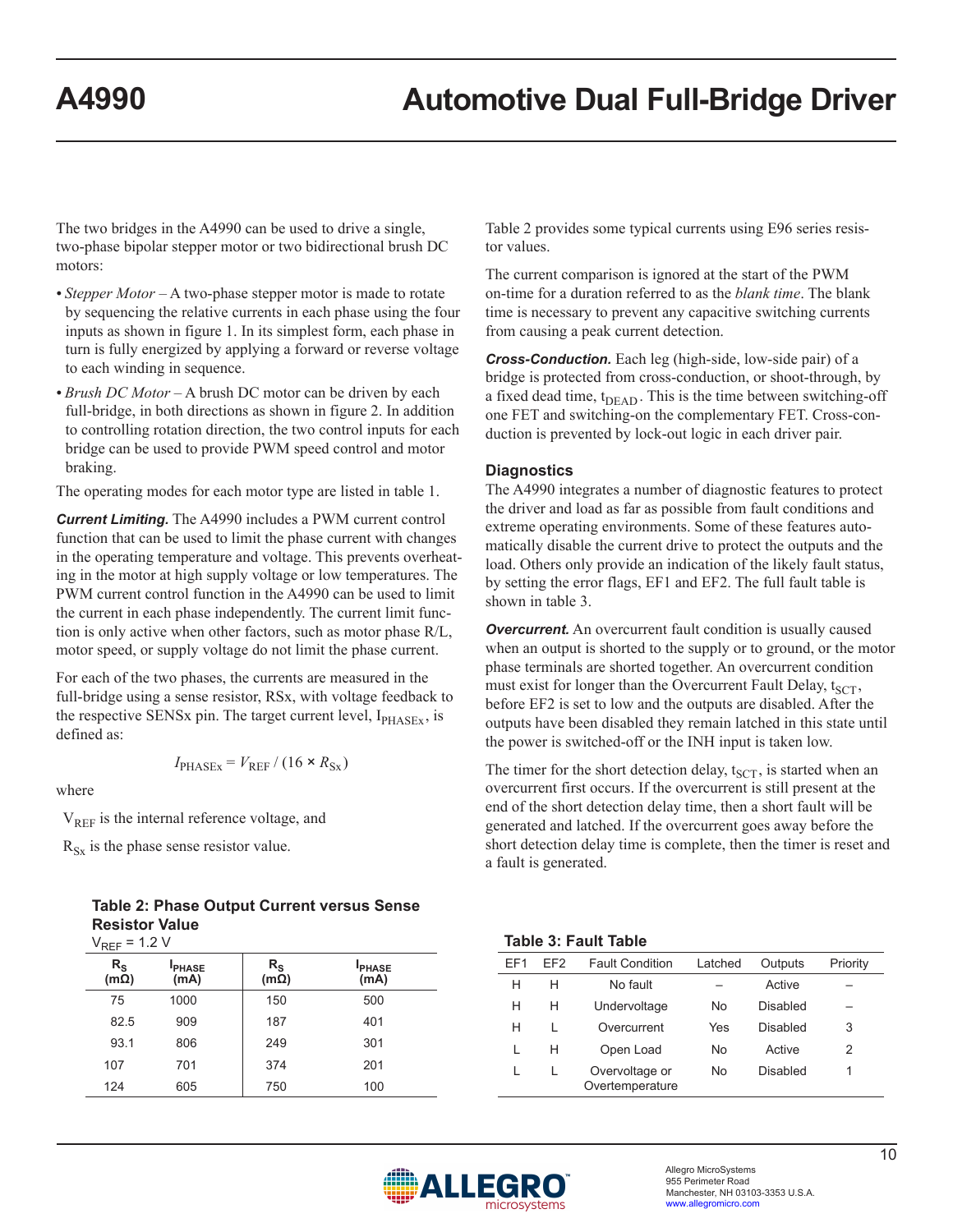The overcurrent fault detection functions are described in detail as follows:

• *Short to Supply* – A short from any of the motor connections to the motor supply (VBB) is detected by monitoring the voltage across the low-side current sense resistor for each phase. This gives a direct measurement of the current through the low side of the bridge.

When a low-side FET is in the on-state, the voltage across the sense resistor, under normal operating conditions, should never be more than the Maximum Sense Voltage,  $V_{SMAX}$ . In this state, an overcurrent is determined to exist when the voltage across the sense resistor exceeds the Low-Side Overcurrent Sense Voltage,  $V_{\text{OCL}}$ , typically 2 times  $V_{\text{SMAX}}$ . The actual overcurrent that  $V_{\text{OCL}}$  represents is determined by the value of the sense resistor and is typically 2 times  $I_{\text{SMAX}}$ .

• *Short to Ground* – A short from any of the motor connections to ground is detected by directly monitoring the current through each of the high-side FETs in each bridge

 When a high-side FET is in the on-state, the maximum current is typically always less than 1 A. In this state, an overcurrent is determined to exist when the current through the active high-side FET exceeds the High-Side Overcurrent Threshold,  $I_{OCH}$ . Note that, when a short to ground is present, the current through the high-side FET is limited to the High-Side Current Limit,  $I_{LIMH}$ , during the Overcurrent Fault Delay,  $t_{SCT}$ . This prevents large negative transients at the phase output pins when the outputs are switched-off.

*Open Load.* An open load fault condition is detected if the output current remains below the open load current level,  $I_{OLP}$ , for longer than the Open Load Delay,  $t_{dOLP}$ , 896 µs (typ).

When an open load fault appears, EF1 will go low indicating the fault but no other action will be taken. If the output current increases above the limit then the fault is removed and EF1 will go high.

**Overvoltage.** If the motor supply voltage,  $V_{BB}$ , rises above the overvoltage threshold,  $V_{\text{BBOV}}$ , the A4990 will disable the outputs and both EF1 and EF2 will go low indicating the fault. (Note that this setting of the EFx flags also can indicate an overtemperature fault condition.) The overvoltage level has a hysteresis voltage,  $V_{\text{BBOVhvs}}$ . When the motor supply voltage goes below the overvoltage threshold by more than  $V_{\text{BBOVhys}}$ , then the outputs will be re-enabled and EF1 and EF2 will go high.

*Overtemperature.* If the chip temperature rises above the overtemperature threshold,  $T_{\text{JF}}$ , then EF1 and EF2 will go low and the outputs will be disabled. (Note that this setting of the EFx flags also can indicate an overvoltage fault condition.) Disabling the outputs helps to prevent a further increase in the chip temperature. The overtemperature level has a hysteresis temperature,  $T_{Jhys}$ . When the temperature drops below the overtemperature threshold by more than  $T_{Jhys}$ , then the outputs will be re-enabled and EF1 and EF2 will go high. If the temperature is not reduced sufficiently, then the A4990 will cycle in and out of overtemperature protection, depending on the thermal time constants of the circuit assembly and its environment.

**Undervoltage.** If the supply voltage, V<sub>BB</sub>, goes below its undervoltage threshold, VBBUV, or if the voltage of the internal regulator,  $V_{REG}$ , goes below its undervoltage threshold,  $V_{REGUV}$ , then the A4990 will disable all the bridge outputs. Note that this fault condition does not affect the fault flag outputs (EF1 and EF2).

The A4990 will re-enable the bridge outputs when both  $V_{BB}$ and  $V_{REG}$  have risen above the respective undervoltage turn-on voltages, after a short delay. Both  $V_{BB}$  and  $V_{REG}$  undervoltage detectors have hysteresis,  $V_{BBhys}$  and  $V_{REGhys}$  respectively, so the turn-on voltage for  $V_{BB}$  is  $V_{BBUV} + V_{BBhys}$ , and for  $V_{REG}$  is  $V_{REGUV} + V_{REGhys}$ .

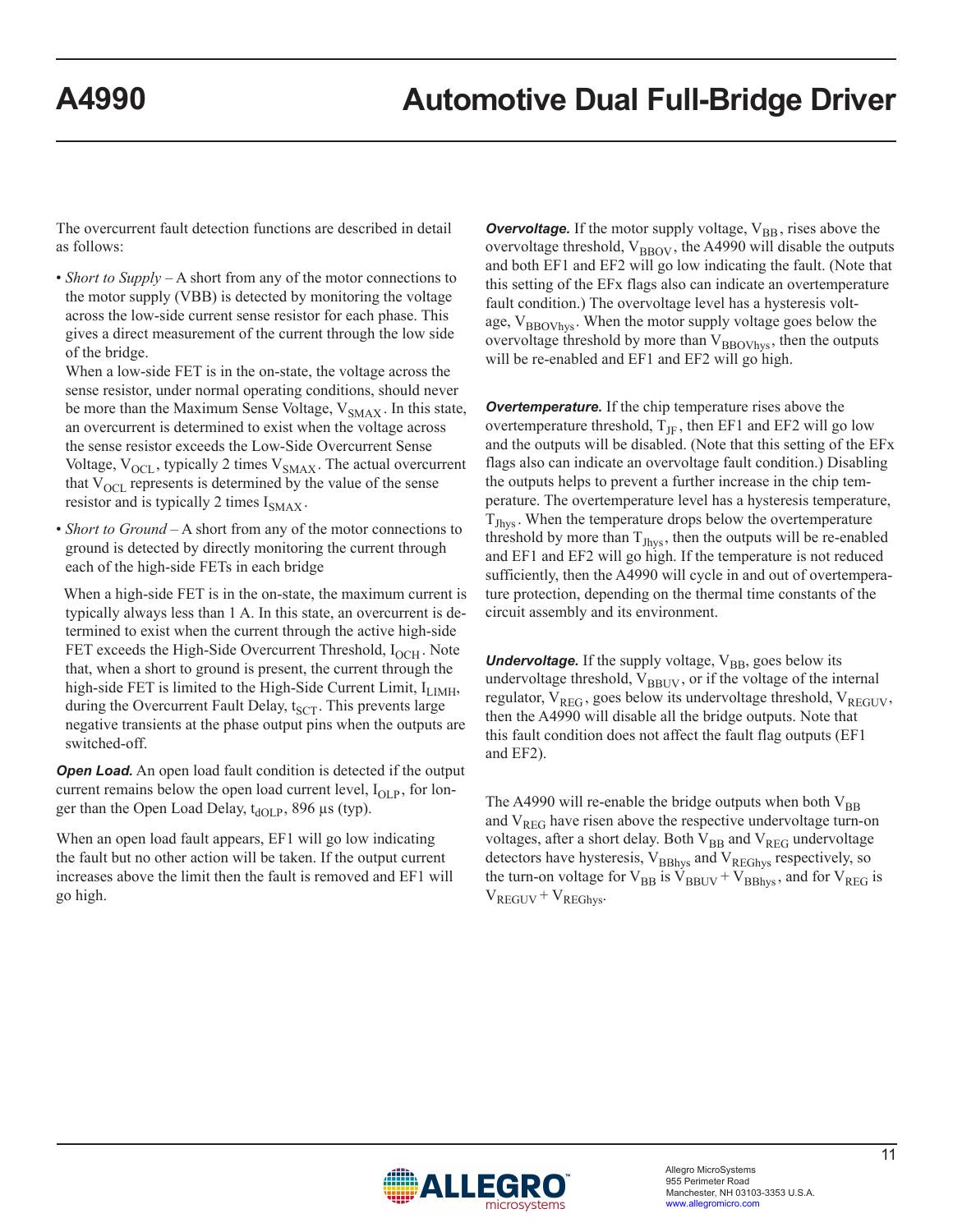

B Reference land pattern layout (reference IPC7351 SOP65P640X110-21M); all pads a minimum of 0.20 mm from all adjacent pads; adjust as necessary to meet application process requirements and PCB layout tolerances; when mounting on a multilayer PCB,<br>thermal vias at the exposed thermal pad land can improve thermal dissipation (reference EIAJEDEC St



 $\sqrt{D}$  Branding scale and appearance at supplier discretion

**A** Standard Branding Reference View Line  $1, 2, 3 = 8$  characters

6.10

1

Line 1: Part Number Line 2: Logo A, 4 digit Date Code Line 3: Characters 5, 6, 7, 8 of Assembly Lot Number